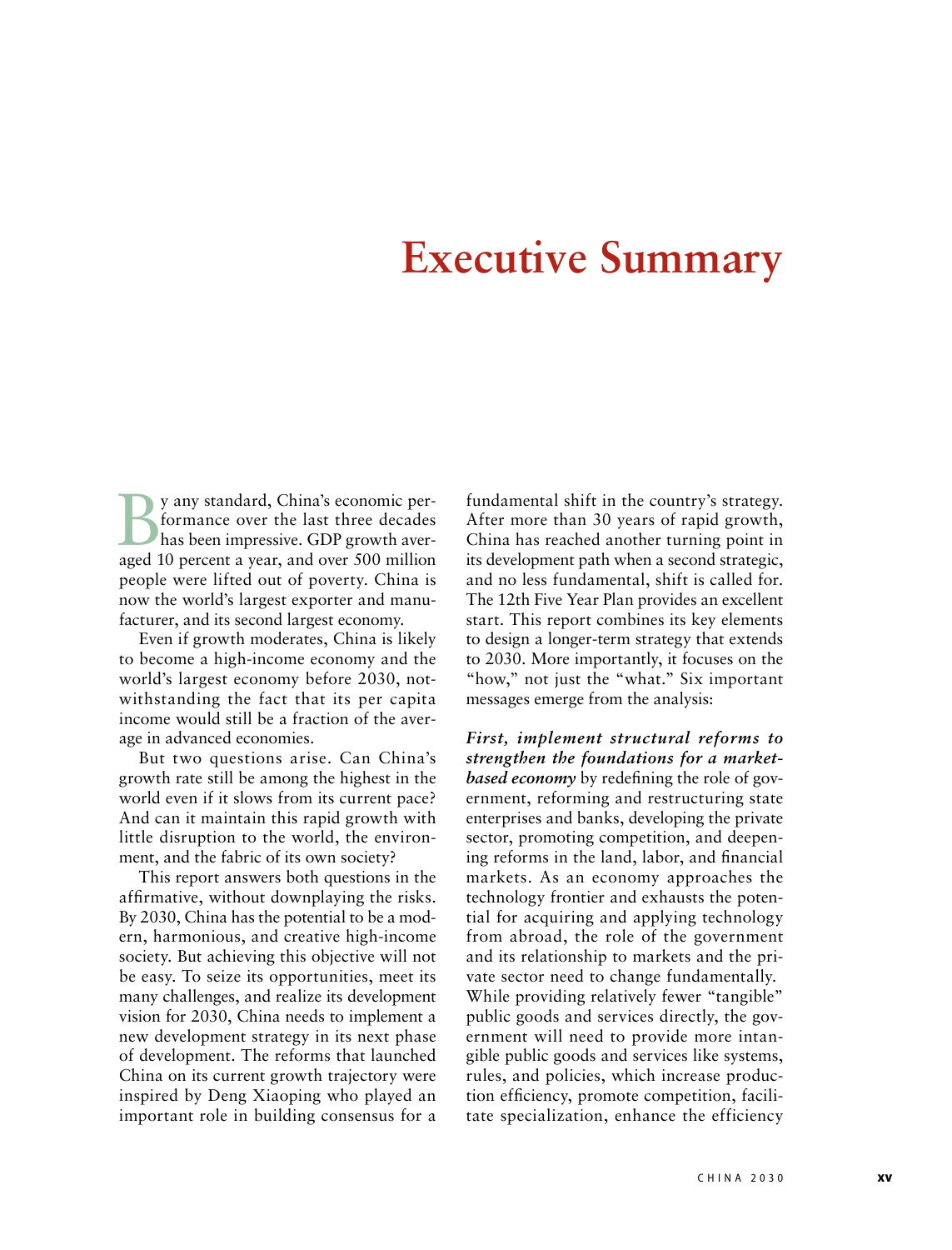of resource allocation, protect the environment, and reduce risks and uncertainties.

In the enterprise sector, the focus will need to be further reforms of state enterprises (including measures to recalibrate the role of public resources, introduce modern corporate governance practices including separating ownership from management, and implement gradual ownership diversification where necessary), private sector development and fewer barriers to entry and exit, and increased competition in all sectors, including in strategic and pillar industries. In the financial sector, it would require commercializing the banking system, gradually allowing interest rates to be set by market forces, deepening the capital market, and developing the legal and supervisory infrastructure to ensure financial stability and build the credible foundations for the internationalization of China's financial sector. In the labor market, China needs to accelerate phased reforms of the *hukou* system to ensure that by 2030 Chinese workers can move in response to market signals. It also needs to introduce measures to increase labor force participation rates, rethink wage policy, and use social security instruments (pensions, health, and unemployment insurance) that are portable nationwide. Finally, rural land markets need to be overhauled to protect farmer rights and increase efficiency of land use, and policies for acquisition of rural land for urban use must be thoroughly overhauled to prevent urban sprawl, reduce local government dependency on land-related revenues, and address a frequent cause of complaint from farmers.

*Second, accelerate the pace of innovation and create an open innovation system* in which competitive pressures encourage Chinese firms to engage in product and process innovation not only through their own research and development but also by participating in global research and development networks. China has already introduced a range of initiatives in establishing a research and development infrastructure and is far ahead of most other developing countries. Its priority going forward is to increase the quality of research and development, rather than just quantity. To achieve this, policy makers will need to focus on: increasing the technical and cognitive skills of university graduates and building a few world-class research universities with strong links to industry; fostering "innovative cities" that bring together high-quality talent, knowledge networks, dynamic firms, and learning institutions, and allow them to interact without restriction; and increasing the availability of patient risk capital for startup private firms.

*Third, seize the opportunity to "go green"*  through a mix of market incentives, regulations, public investments, industrial policy, and institutional development. Encouraging green development and increased efficiency of resource use is expected to not only improve the level of well-being and sustain rapid growth, but also address China's manifold environmental challenges. The intention is to encourage new investments in a range of low-pollution, energy- and resource-efficient industries that would lead to greener development, spur investments in related upstream and downstream manufacturing and services, and build international competitive advantage in a global sunrise industry. These policies have the potential to succeed, given China's many advantages—its large market size that will allow rapid scaling up of successful technologies to achieve economies of scale and reduced unit costs, a high investment rate that will permit rapid replacement of old, inefficient, and environmentally damaging capital stock; its growing and dynamic private sector that will respond to new signals from government, provided it gets access to adequate levels of finance; and a relatively well-developed research and development infrastructure that can be harnessed to reach and then expand the "green" technology frontier.

*Fourth, expand opportunities and promote social security for all* by facilitating equal access to jobs, finance, quality social services, and portable social security. These policies will be critical in reversing rising inequality, helping households manage employment-, health-, and age-related risks, and increasing labor mobility. China's relatively high social and economic inequality (some dimensions